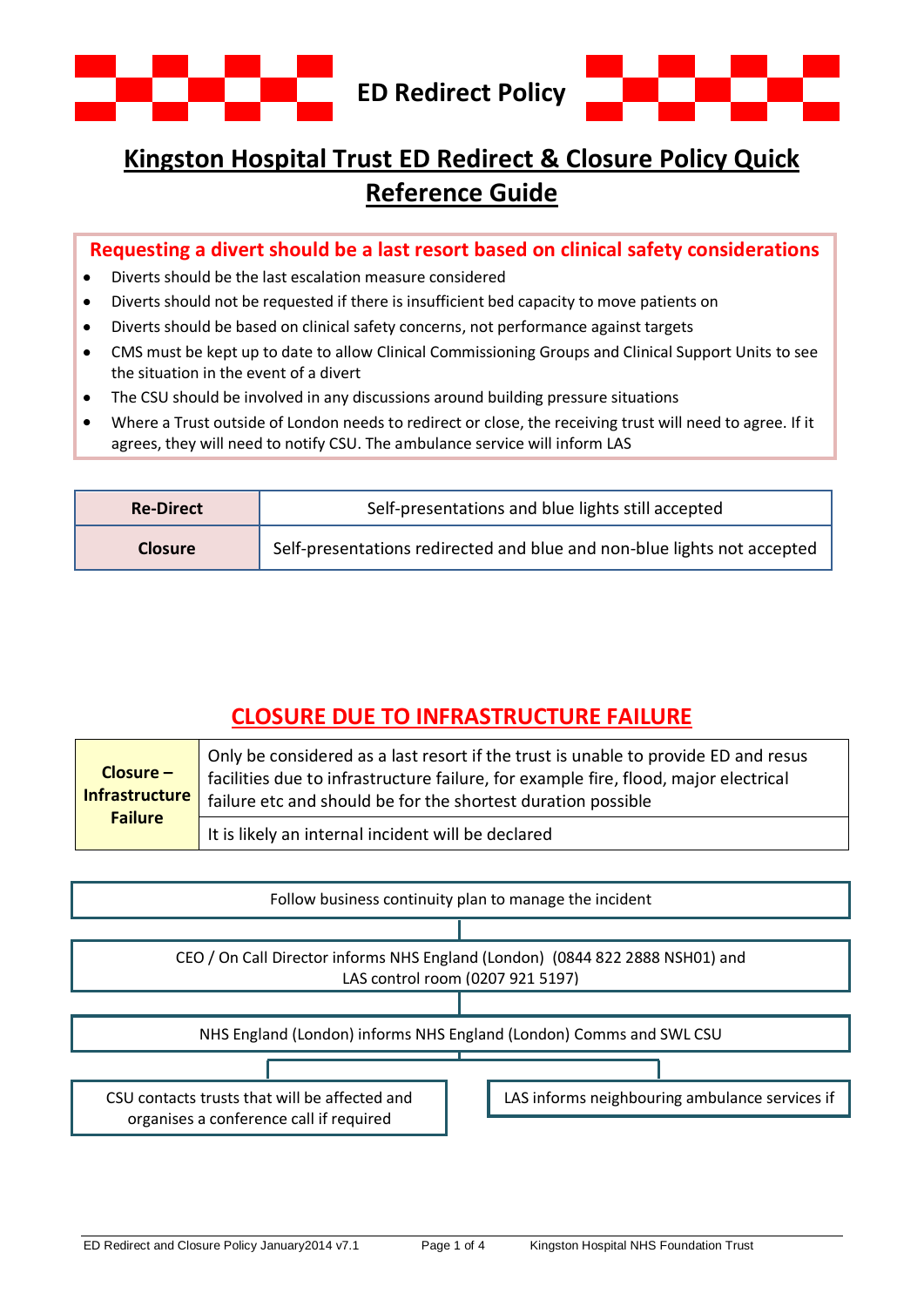

# **CLOSURE / REDIRECT DUE TO PATIENT SAFETY CONCERNS**

|                 | Only to be considered as a last resort where patient safety may be put at risk due to                                            |  |
|-----------------|----------------------------------------------------------------------------------------------------------------------------------|--|
| Closure /       | severe capacity shortages within ED and resus and where all other escalation                                                     |  |
| redirect-       | measures have been taken                                                                                                         |  |
| <b>Safety</b>   | The Trust will need to make arrangements for self-presenters to be redirected or<br>treated at alternative emergency departments |  |
| <b>Concerns</b> |                                                                                                                                  |  |
|                 | Will not normally last more than 4 hours                                                                                         |  |
|                 |                                                                                                                                  |  |

| ED Consultant believes Redirection / Closure required                                                                                                                                                  |                                                                                     |                                                                                                               |  |  |
|--------------------------------------------------------------------------------------------------------------------------------------------------------------------------------------------------------|-------------------------------------------------------------------------------------|---------------------------------------------------------------------------------------------------------------|--|--|
|                                                                                                                                                                                                        |                                                                                     |                                                                                                               |  |  |
| Medical Director agrees the need for redirection or closure with CEO (in hours) / On Call Director following<br>consultation with CEO (out of hours). An internal incident should be declared.         |                                                                                     |                                                                                                               |  |  |
|                                                                                                                                                                                                        |                                                                                     |                                                                                                               |  |  |
| CEO (in hours) / On Call Director following consultation with CEO (out of hours) contacts NHS01 to request<br>closure / redirect                                                                       |                                                                                     |                                                                                                               |  |  |
|                                                                                                                                                                                                        |                                                                                     |                                                                                                               |  |  |
| Teleconference arranged between CEO/on Call Director, Medical Director, NHS Gold, LAS Senior Clinician on<br>call, CSU On Call Director to discuss escalation arrangements that have been put in place |                                                                                     |                                                                                                               |  |  |
|                                                                                                                                                                                                        |                                                                                     |                                                                                                               |  |  |
| High level management plan formulated for the<br>situation including escalation actions<br>Closure/redirect in place for up to 4 hours                                                                 | AGREED - LAS / CSU<br>provides advice to<br>receiving and affected<br><b>Trusts</b> | NOT AGREED - High<br>level management plan<br>formulated for the<br>situation including<br>escalation actions |  |  |
| If extension is required, LAS/Trust contacts CSU<br>30 minutes before the 4 hour limit                                                                                                                 |                                                                                     |                                                                                                               |  |  |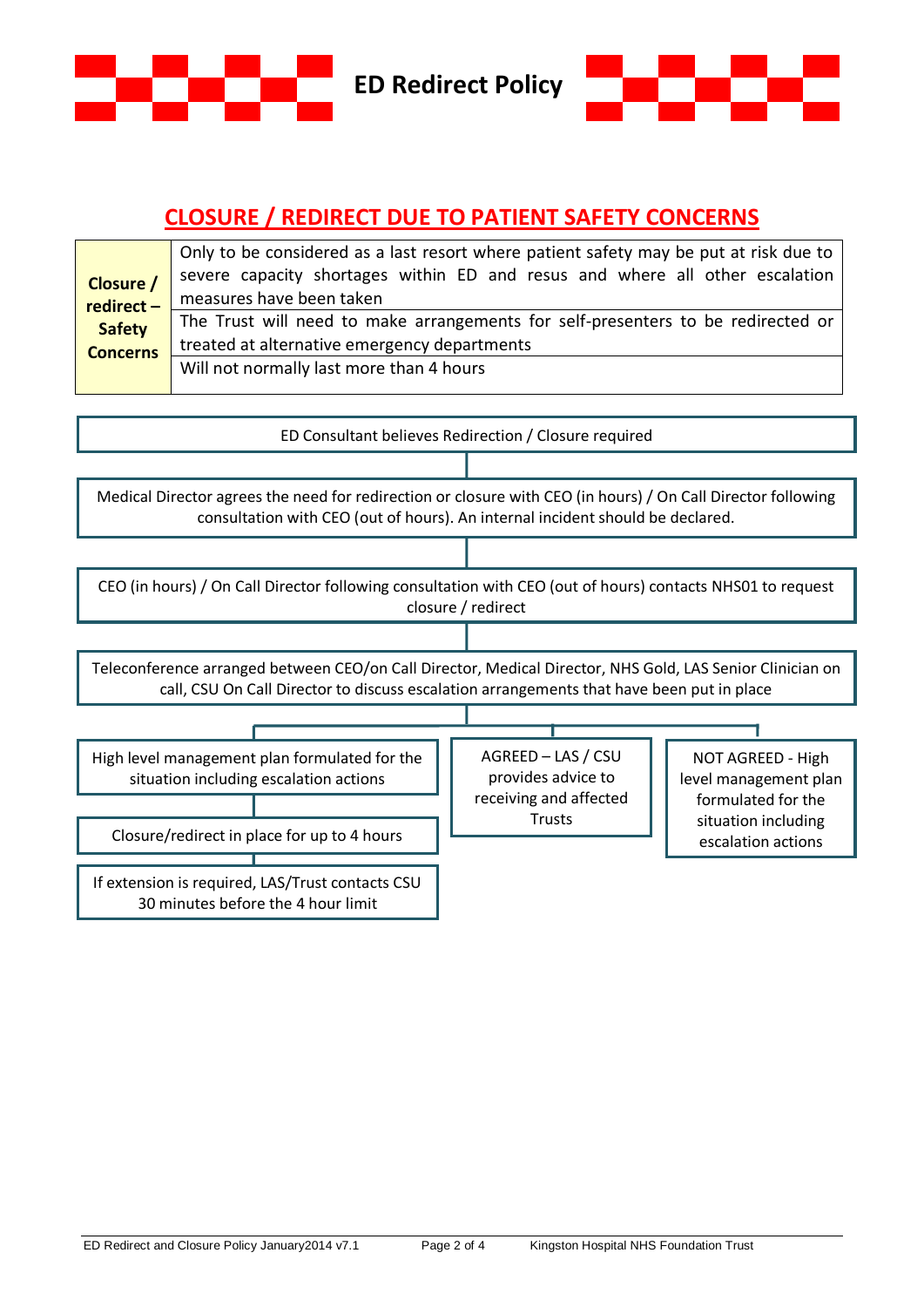



### **RESUS REDIRECT**

|                       | Where resus capacity is reached with on-going active cases |  |
|-----------------------|------------------------------------------------------------|--|
| <b>Resus Redirect</b> | Instigated by Ambulance Service                            |  |
|                       | Short term $-60$ mins max                                  |  |

Contact is made with LAS control to request as discussion about resus redirect. Provide bleep/ ext number for ED Consultant

ED Consultant contacted, discussion takes place and request approved / rejected

If approved - LAS alerts Commissioning Support Unit (CSU) and NHS England via PageOne

If redirect approved, a maximum of 2 resus patients will be redirected. Those already enroute, paeds and cardiac arrests will not be redirected.

### **IMMEDIATE REDIRECT**